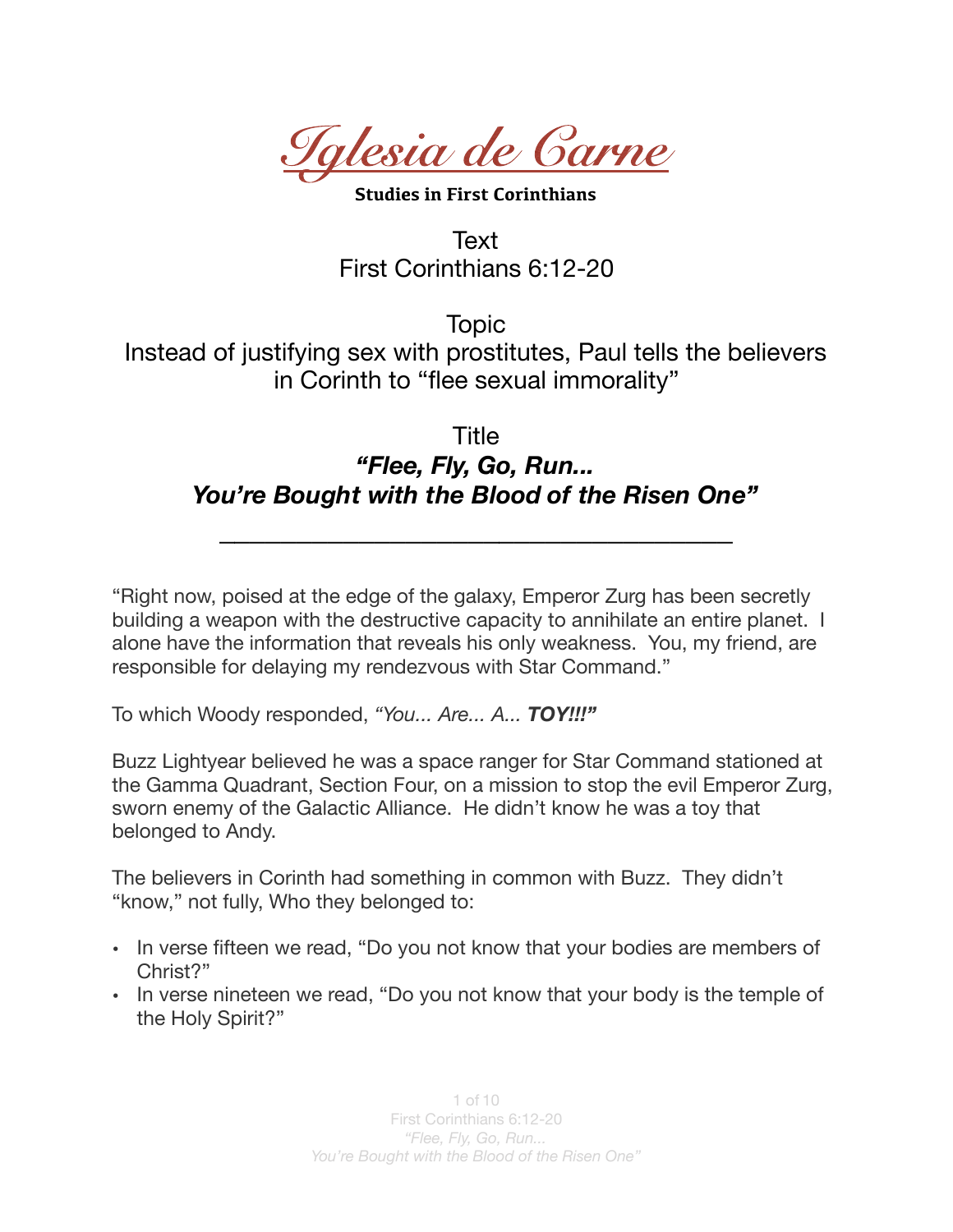Until now in this letter, the apostle Paul had been referring to the assembly of believers, corporately, as God's Temple on the earth. When we are not together, we remain God's Temple *individually* as each of us is indwelled by God the Holy Spirit.

It is from that amazing truth that Paul challenged them to take another look at their habit of having sex with prostitutes.

It's as if he were saying to them, *"You... Are... A... TEMPLE!!!"*

I'll organize my comments around two questions: **#1 Do You Believe Your Body Is Owner-Occupied?**, and **#2 Do You Behave Knowing Your Body Is Owner-Occupied?** 

## **#1 - Do You Believe Your Body Is Owner-Occupied? (v19-20)**

We're going to see that the believers in Corinth were, as Paul put it, "joined to... harlot[s]" (v16). I'm going to assume that all of us here agree that sex with prostitutes is sexually immoral.

The believers in Corinth thought visiting prostitutes was an area of Christian liberty. They offered arguments to defend their behavior. Paul counters their particular arguments in verses twelve through eighteen. I want to begin with verses nineteen and twenty. Absorb what they teach and you'll never need a talking-to like the believers in Corinth received.

1Co 6:19 Or do you not know that your body is the temple of the Holy Spirit *who is* in you, whom you have from God, and you are not your own?

1Co 6:20 For you were bought at a price; therefore glorify God in your body and in your spirit, which are God's.

I want to look at each phrase in more or less the chronological order they would be in from our earthly perspective. First of all, we were "bought at a price." It invokes thoughts of the slave market. We are to think of the human race, in our natural state, as slaves to sin and Satan.

Before Disney became politically correct, in their classic ride, Pirates of the Caribbean, at the slave auction, the pirates would exclaim, "We wants the redhead!"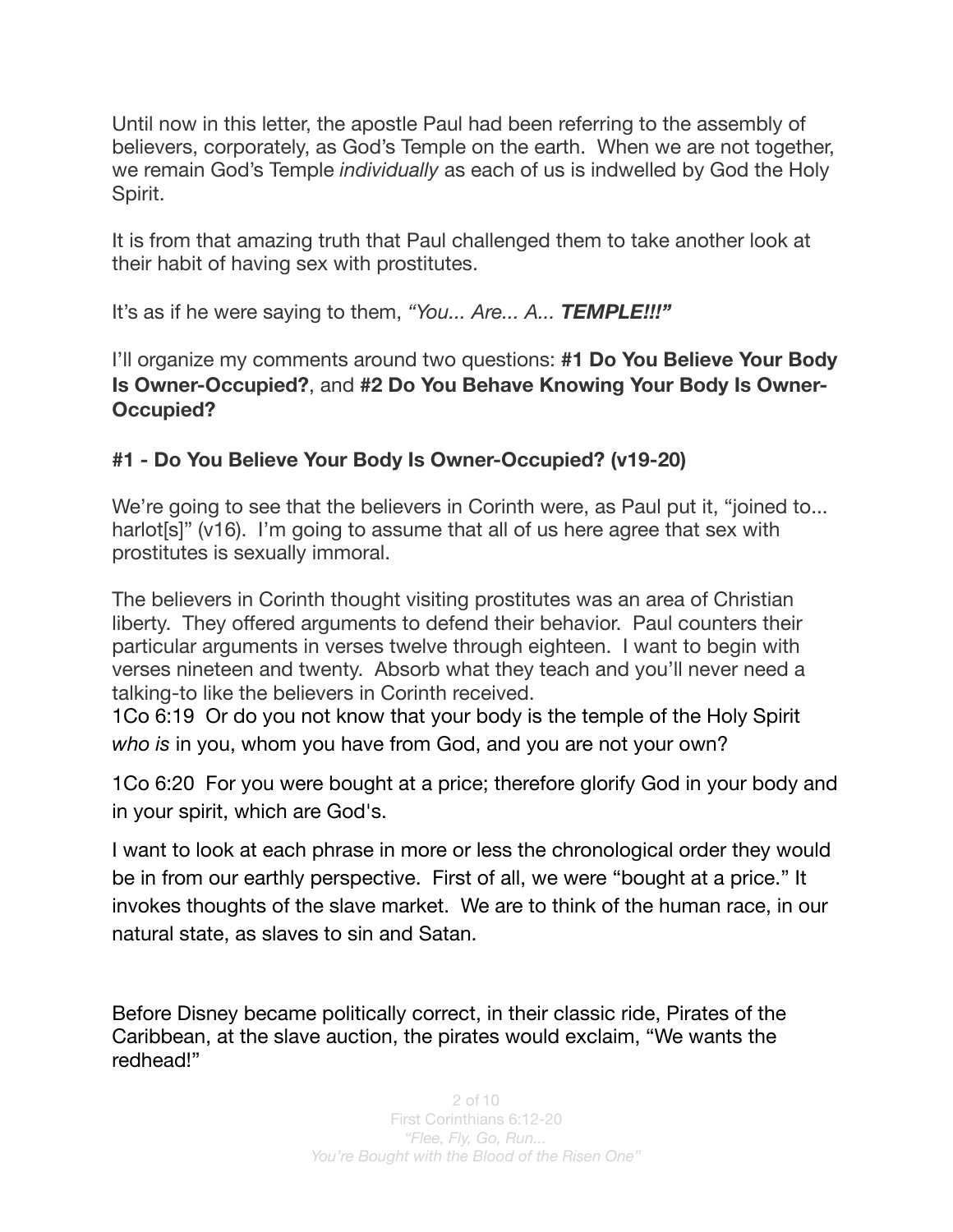She's no longer for sale. The 'new' redhead, uncreatively named Redd, is now a strong female character.

(As if the entire ride isn't politically incorrect).

Slaves have a purchase price. Our purchase price was the coming of God in human flesh in order to die on the Cross. We are purchased out from sin and Satan by the blood of Jesus Christ:

- Being lifted-up on the Cross, Jesus said He would draw all men to himself. His sacrifice on the Cross is therefore sufficient to save *any* and *all*.
- We also know that He is the Savior of the world especially those who believe. His death on the Cross is effective to save *any* and *all* **who believe.**

When you are saved, the Holy Spirit is "in you, whom you have from God." The Holy Spirit is a gift to every believer in Jesus Christ. Among other things, He is the guarantee of our future glorification.

He doesn't come and go. He takes up permanent residence in you. That is what I mean by "owner-occupied."

Your physical body becomes the earthly "temple of the Holy Spirit Who is in you." There is a famous, and very effective, tract called, "Christ's Heart, My Home." The thing is, a Temple suggests a lot more than a home. It suggests worship; rest; contemplation; study; sacrifice; prayer; separation. It is expected to be holy.

"You are not your own." You were bought for the purchase price, indwelt by the Spirit residing in you, in order to be enabled to perform God's will as His submissive slave.

In his 'Freedom Speech' in *The Avengers,* Loki tells a terrified crowd, "Is not this simpler? Is this not your natural state? It's the unspoken truth of humanity, that you crave subjugation. The bright lure of freedom diminishes your life's joy in a mad scramble for power, for identity. You were made to be ruled. In the end, you will always kneel."

It's worded a little differently by Paul in Philippians 2:10-11.

He wrote, "at the name of Jesus every knee should bow, of those in heaven, and of those on earth, and of those under the earth, and *that* every tongue should confess that Jesus Christ *is* Lord, to the glory of God the Father."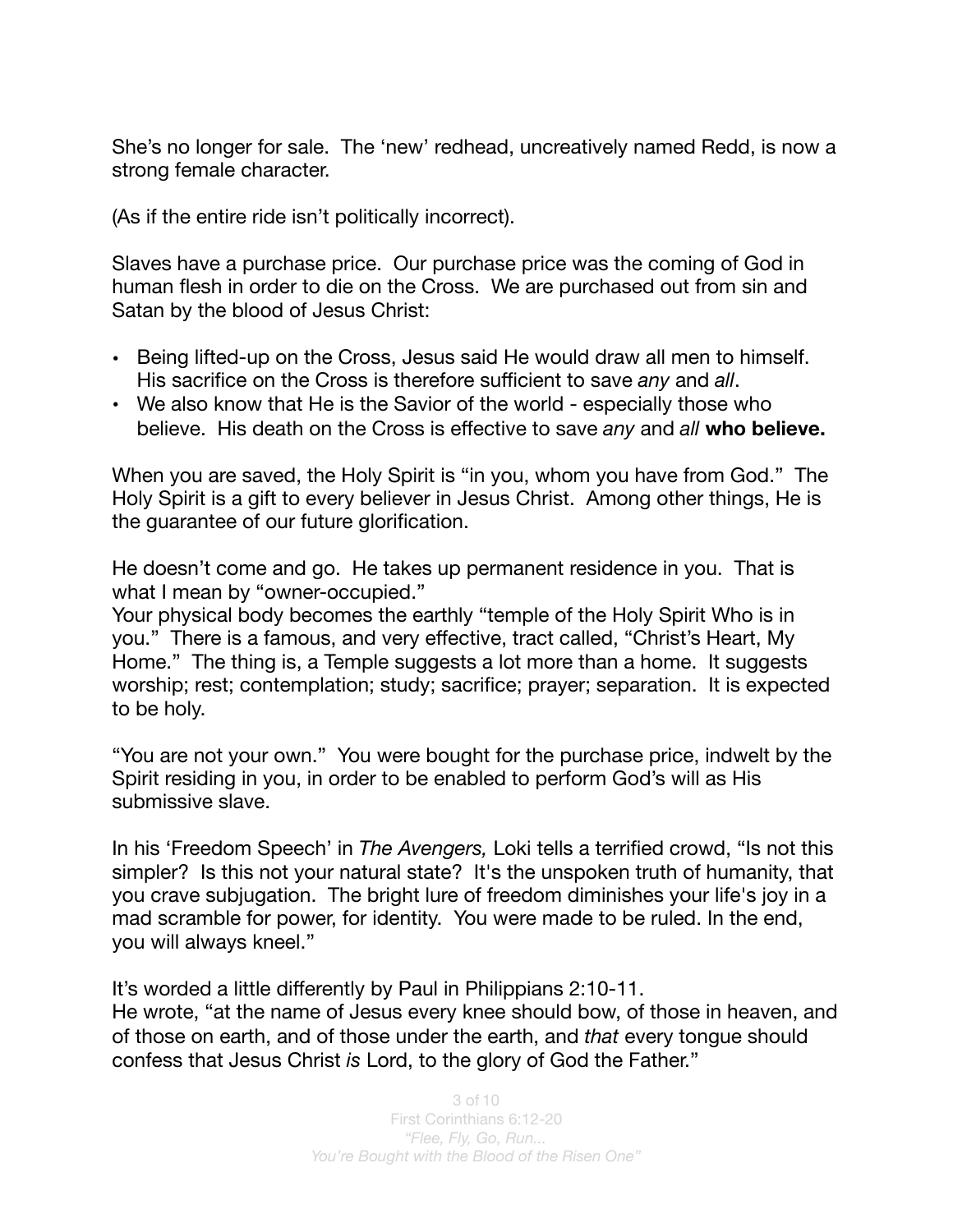A blood-bought, Spirit-filled, submissive Temple slave, will *only*, *always*, want to "glorify God in your body and in your spirit, which are God's."

When we look at verses twelve through eighteen, we'll see that the believers in Corinth thought they could glorify God in their spirits no matter what they chose to do with their bodies. Not true; the body and the spirit need to be in synch.

You are God's owner-occupied traveling Temple. He sets you up, so to speak, everywhere you go.

One of our worship choruses from the late 1980's captured this:

*Lord [prepare](https://www.definitions.net/definition/prepare) me, a sanctuary, pure and holy, [tried](https://www.definitions.net/definition/tried) and true And with thanksgiving, I'll be a living, sanctuary, for you* 

I would only add that, by virtue of the indwelling Holy Spirit, you are ALREADY prepared as God's sanctuary. We are to believe God, and be what we already are.

## **#2 - Do You Behave Knowing Your Body Is Owner-Occupied? (v12-18)**

The believers in Corinth were the Temple of God. But because of their behavior, Paul saw them as a house of prostitution.

I'll try to return to this, but let me get you thinking. You and I are the Temple of God; but what do others see us as? Am I a stadium? A mall? A golf course? A nightclub? A stadium? A gymnasium?

How about a café? Hold that in mind.

1Co 6:12 All things are lawful for me, but all things are not helpful. All things are lawful for me, but I will not be brought under the power of any. 1Co 6:13 Foods for the stomach and the stomach for foods, but God will destroy both it and them. Now the body *is* not for sexual immorality but for the Lord, and the Lord for the body.

If you talked to a believer at Corinth you'd eventually hear three arguments they were using to justify certain behaviors: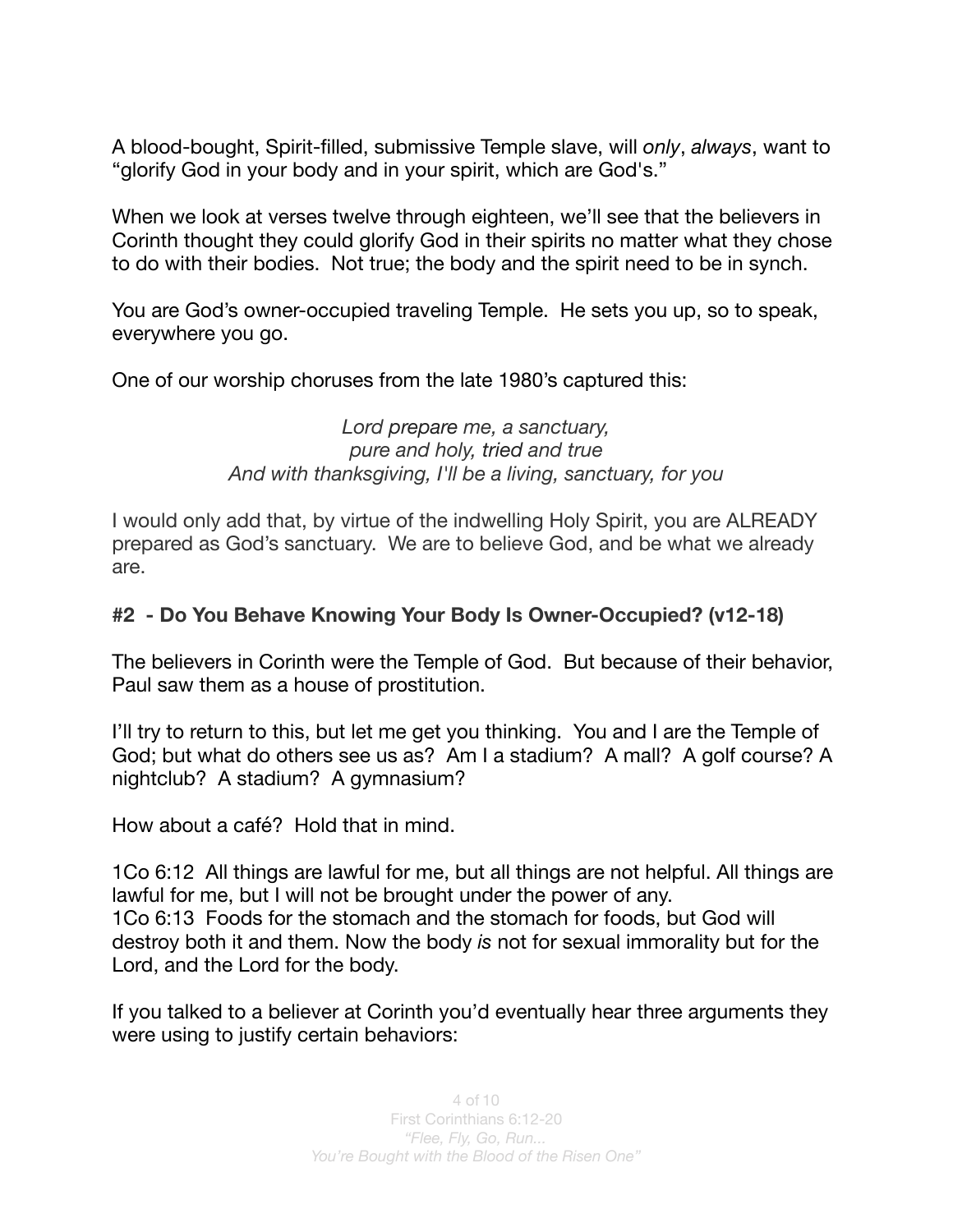- 1. In verse twelve you read, "all things are lawful for me..." In other words, "I've been set free from the rules and regulations of the Mosaic Law."
- 2. In verse thirteen you read, "foods for the stomach and the stomach for foods..." In other words, "My physical appetites were given to me by God to enjoy so there is nothing wrong with satisfying them - including sex."
- 3. In verse eighteen you read, "every sin that a man does is outside the body..." In other words, "Since the 'real' me is spiritual, what I do with my physical body does not affect me spiritually."

Armed with that mindset, the believers in Corinth - mostly from an immoral pagan background - justified all sort of sinful behaviors. In these verses we learn that they continued to visit prostitutes for sex.

"All things are lawful for me" was the first argument you'd hear from a Corinthian. Today Christians say, "I've got liberty," to justify questionable or even sinful behaviors. Yes, you do have liberty; you are not under the Law. But there is a "but." Two, in fact:

- 1. "All things are lawful for me, **but** all things are not helpful." The word so translated means *profitable* or *advantageous* or *to answer to the purpose*. I ought to ask myself if my so-called liberty will profit my walk with the Lord; if it is advantageous to my testimony before other believers and nonbelievers; and if it answers to the purpose for which I was saved - which is to glorify God.
- 2. "All things are lawful for me, **but** I will not be brought under the power of any." Too often what I might claim as a freedom in Christ begins to take hold of my life, dominate my life, and have power over my life.

"All things are lawful" is further qualified by the understanding that anything inherently sinful cannot be a liberty. In the case of the Corinthians, having sex with a prostitute was not a liberty by any stretch of the principle.

1Co 6:13 Foods for the stomach and the stomach for foods, but God will destroy both it and them. Now the body is not for sexual immorality but for the Lord, and the Lord for the body.

"Foods for the stomach and the stomach for foods" was a second argument. God made you with physical appetites and He has provided the means to satisfy those appetites.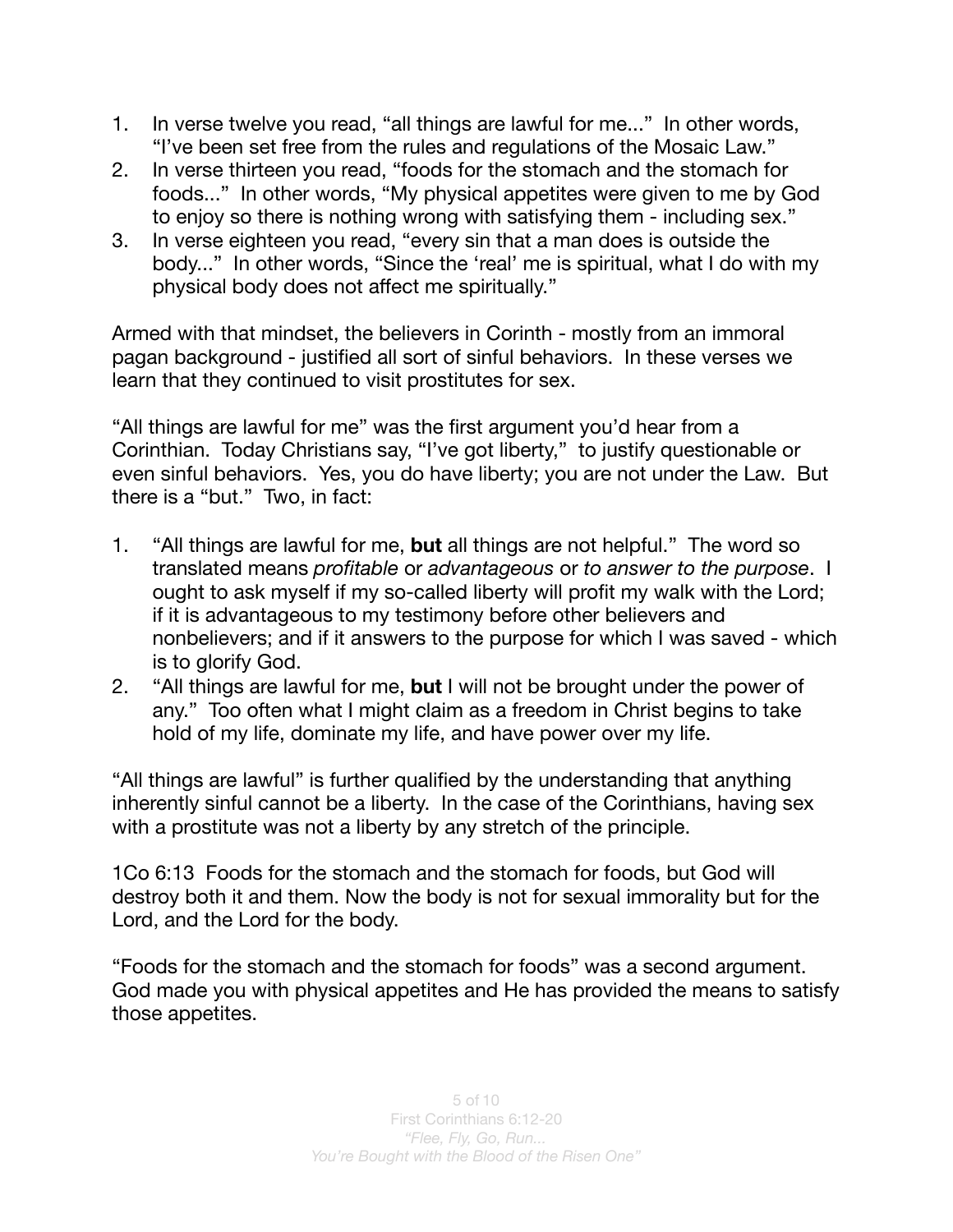True, but it doesn't follow that we should always act to satisfy or indulge our appetites. "God will destroy both it [the stomach] and them [the foods]." In other words, our current fleshly appetites will soon be left behind as we are resurrected or raptured. Why spend so much time, effort, and energy satisfying things that are temporary? Why not focus on the future and thus on spiritual appetites? Why not seek first the kingdom of God?

As to the specific appetite that the Corinthians were claiming was their liberty to satisfy - sex - Paul pointed out that "the body is not for sexual immorality." Period. End of argument.

Sexual behaviors outside of the biblically defined marriage relationship are sin. How does the Bible define marriage? One biological male and one biological female - heterosexuals - in a monogamous marriage until death parts them.

"Now the body is... for the Lord, and the Lord for the body." This makes more sense since we started in verses nineteen and twenty. If my body is His Temple, then it is "for the Lord" to be used by Him as He sees fit to edify believers and to evangelize nonbelievers.

1Co 6:14 And God both raised up the Lord and will also raise us up by His power.

Jesus was raised-up in a real, physical body and so will you either be raised-up or raptured to have a real, physical body. Thus it stands to reason what you do with your body now is of some consequence.

When we get to chapter fifteen, we'll see that the believers in Corinth were downplaying the resurrection of Jesus. It no longer mattered to them if He rose from the dead in a real body.

Except it does. If Jesus isn't risen in a real body, there is no Christianity; there is no salvation. Thankfully, "He is risen indeed!"

1Co 6:15 Do you not know that your bodies are members of Christ? Shall I then take the members of Christ and make them members of a harlot? Certainly not!

The metaphor of the church as Jesus Christ's body on the earth is common in Paul's writings. He pictured Jesus in Heaven but able to accomplish more than ever on the earth because instead of having just one body in Israel the Lord has millions of them around the globe. It's what the Lord meant when He told us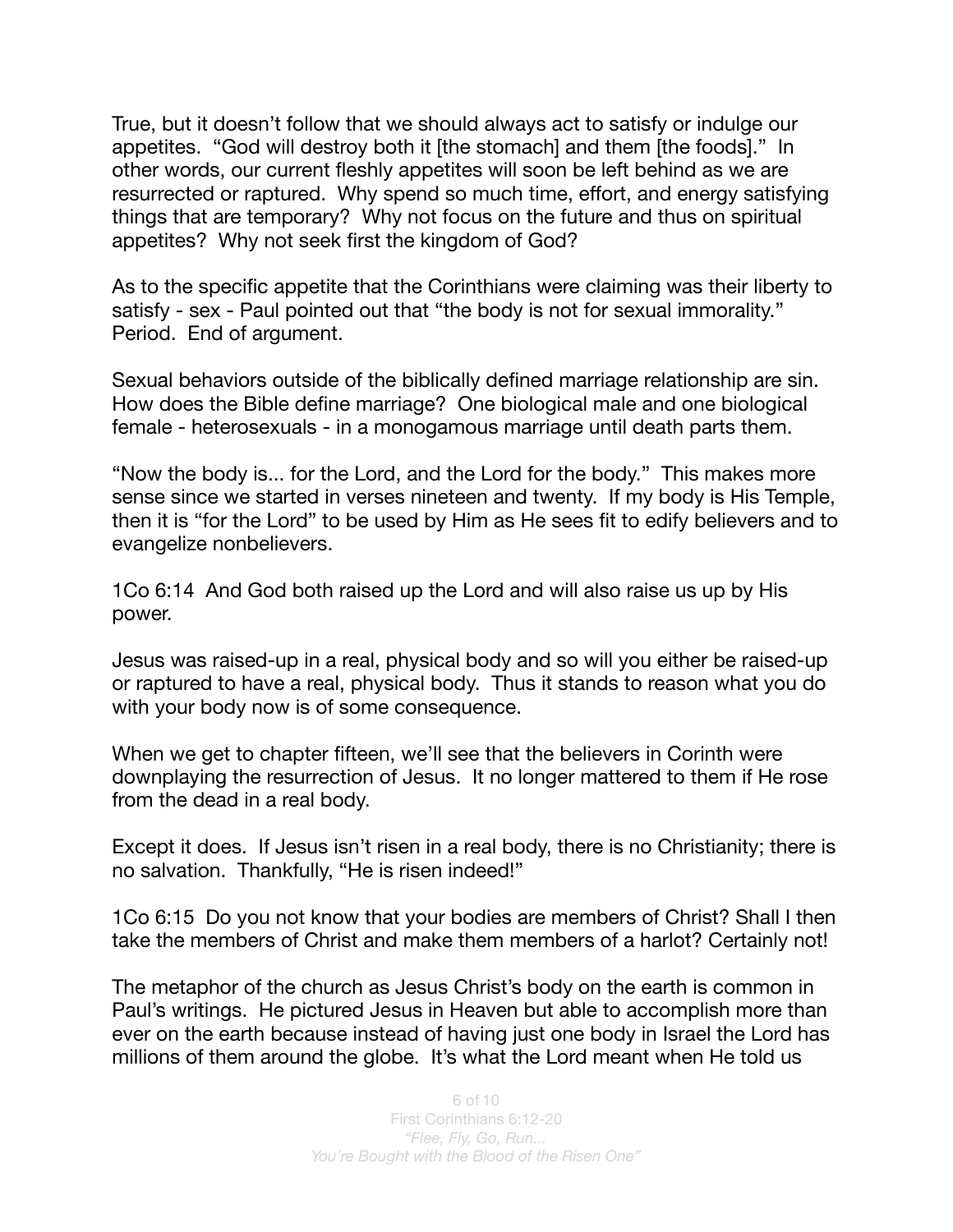that after He went to Heaven we would do "greater works" than He had done (John 14:12).

If I am in the body that Jesus is inhabiting by His Spirit, and if I have sex with a prostitute - and I say this with all carefulness - **it is like Jesus having sex with her!** "Certainly not!" Paul rightfully exclaimed.

We sometimes suggest that if something is questionable you ask yourself if you'd be comfortable taking Jesus along with you. It might be better to ask if you would force Jesus to be participating in it with you since you are Owneroccupied.

1Co 6:16 Or do you not know that he who is joined to a harlot is one body with her? For "THE TWO," He says, "SHALL BECOME ONE FLESH."

Paul drew from the Genesis account of the first marriage to give us some insight about sexual intimacy. The goal of marriage is for the "two" committed partners to "become one flesh" over the course of their monogamous relationship. Now by "flesh" it doesn't mean just the physical. The original marriage was two becoming one physically and spiritually.

Sexual intimacy was a component of this larger goal of two becoming one - a component designed to be enjoyed in marriage, not apart from it.

If you join your body with a prostitute, you are doing outside of marriage something reserved for inside of marriage.

Paul wasn't being mystical. He was arguing that using your body to have sex with a prostitute was a significant misuse of it. It **does** matter what you do with your body.

BTW - Regardless the agenda our surrounding culture is bent on promoting, biblical marriage is the gold standard and everything outside it is sexual immorality. The California Legislature passed a resolution blaming religious leaders and groups that support sexual orientation change efforts therapies for the suicides and attempted suicides of those who identify as LGBT. In a partyline vote, the state Senate approved Assembly Concurrent Resolution 99, which demands that people of faith in the state change their approach to ministering to same-sex attracted men and women and others who identify as LGBT. We love people too much to follow a worldly agenda.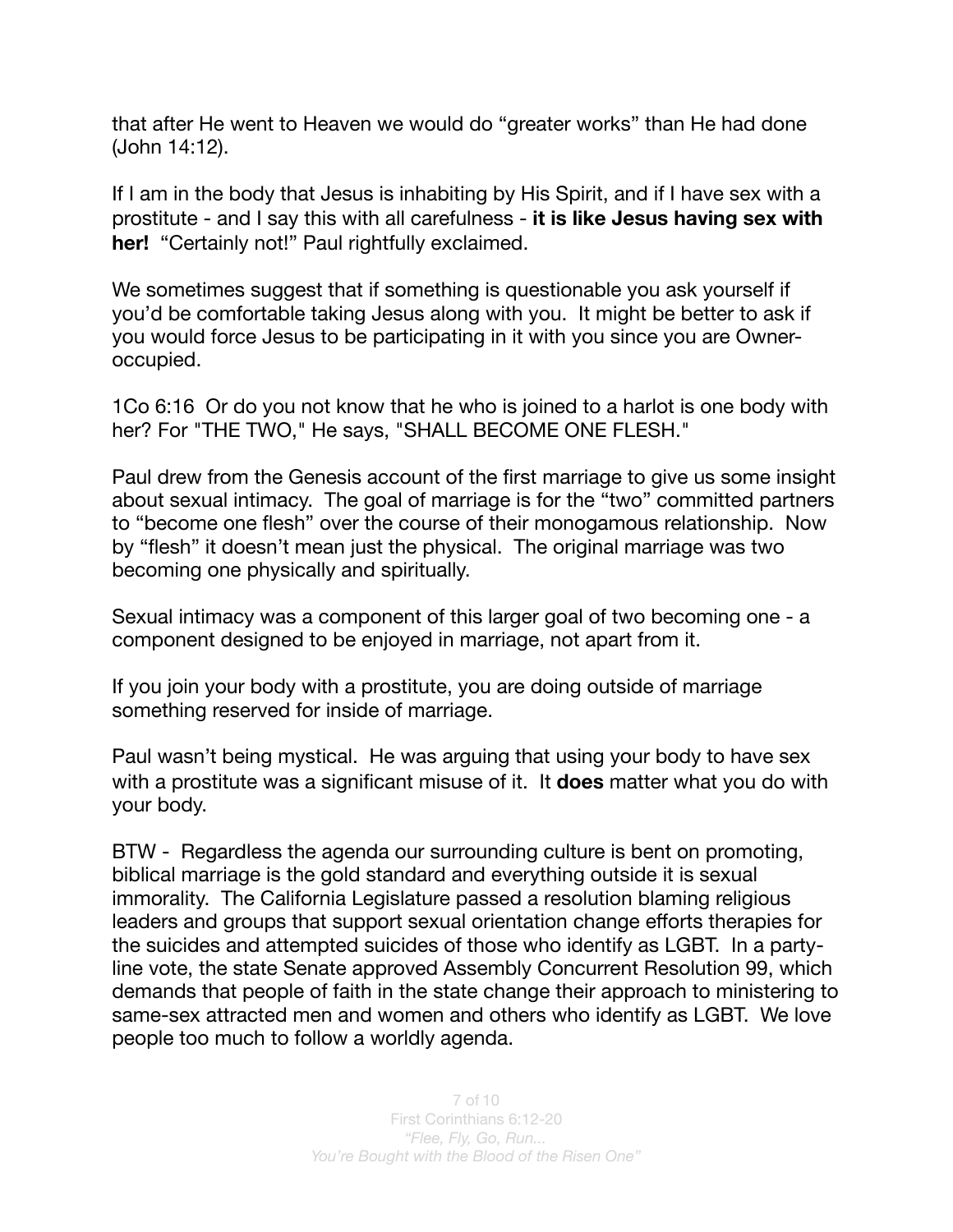BTW #2 - Having sex with someone doesn't mean you must marry them, or that you are somehow married in God's eyes. Marriage may be recommended in some cases, but sex isn't marriage. Marriage is called, in a couple of places in the Bible, a "covenant of companionship."

The argument, then, that having sex outside of marriage is for satisfying a physical appetite God gave us is false. Sex is more than a physical appetite. It is part of the covenant of marriage as God intended it.

As an appetite, it is significantly different than eating. Nowhere does the Bible say eating is confined to marriage. And I might add, even with eating, there can be sin, e.g., gluttony.

1Co 6:17 But he who is joined to the Lord is one spirit with Him.

Again, think of this in light of verses nineteen and twenty. As His Temple, you are "joined to the Lord," you are "one spirit with Him." A.W. Tozer tries to illustrate this by using a sword being forged in fire. The fire is one substance; so is the metal. In the forge, the fire joins with the metal; it becomes part of it.

Paul placed the Lord in bed with you and the prostitute. Or in front of your TV, movie screen, strip club, or computer monitor filled with pornography.

1Co 6:18 Flee sexual immorality. Every sin that a man does is outside the body, but he who commits sexual immorality sins against his own body.

The Corinthians had another argument. They said, "every sin that a man does is outside the body." They had convinced themselves that what they did *to* or *with* their physical bodies - even if it might be characterized by some as "sin" - had no lasting effect on their spirit and thus was their liberty in Jesus Christ.

Notice the sad progression in their thinking:

- 1. By claiming "all things are lawful" without any qualifiers, they started to separate the physical from the spiritual.
- 2. They started living carnally, for the flesh, thinking that "food is for the stomach, and the stomach for foods."
- 3. It led to this terrible idea that even if something for someone else might be "sin," it had no lasting effect and might be a liberty they could enjoy.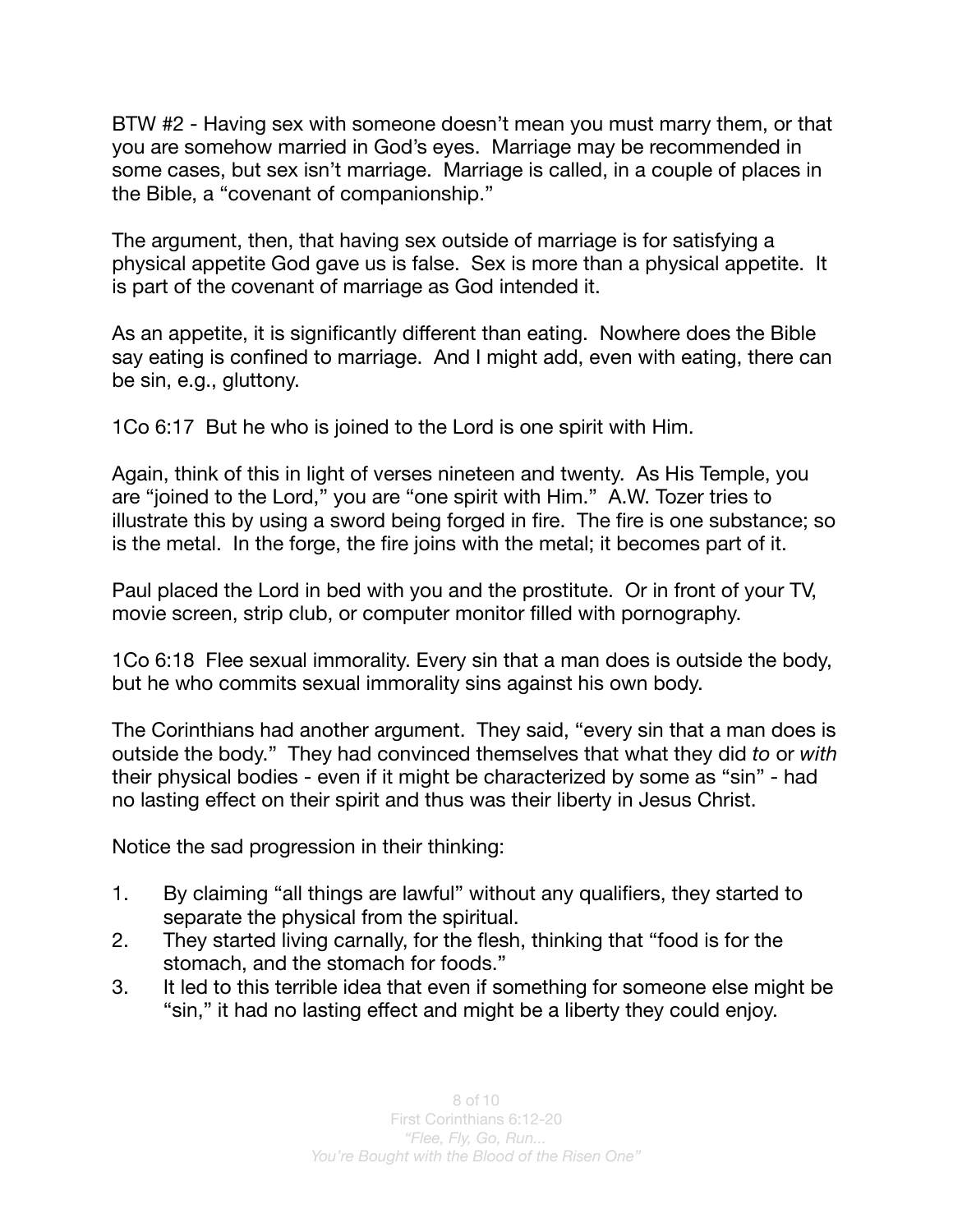Not true, Paul said. Sexual immorality is *always* sin and it is "against [your] own body."

How so? In Christ, your purpose is to "glorify God in your body and in your spirit, which are God's" (v20).

They were seeking to *gratify* their own body, and thereby they could not *glorify* God's body.

Bottom line: "Flee sexual immorality." "Flee" is a strong word. One commentator wrote:

"The Bible does not tell you to amble, meander, lope, or trot from your sin. It tells you to flee. Fleeing involves effort. It involves straining. It involves speed. You flee when you need to find and experience safety from a threat. You flee when it is too dangerous to remain where you are, when standing still would put you in mortal peril."

George Knight points out that "Paul always uses 'flee' in relation to particular sins, not sins in general." His concern, then, is to warn you about those sins that are especially attractive and deadly:

- Later in this letter we will read, "Therefore, my beloved, **flee** from **idolatry**" (10:14).
- In First Timothy 6:9-11 we read, "But those who desire to be rich fall into temptation and a snare, and *into* many foolish and harmful lusts which drown men in destruction and perdition. For **the love of money** is a root of all *kinds of* evil, for which some have strayed from the faith in their greediness, and pierced themselves through with many sorrows. But you, O man of God, **flee** these things..."

Materialism... Idolatry... Sexual immorality. They are Satan's three-peat against believers throughout history.

Using the world he is god over, and with the help of principalities and powers and rulers of darkness, he entices our unredeemed humanity to pursue these rather than flee from them. They become *goals* rather than *gross*.

Earlier I suggested several buildings we might represent other than God's Temple. It wasn't meant as a rebuke; obviously you can go to any of them that are not blatantly immoral.